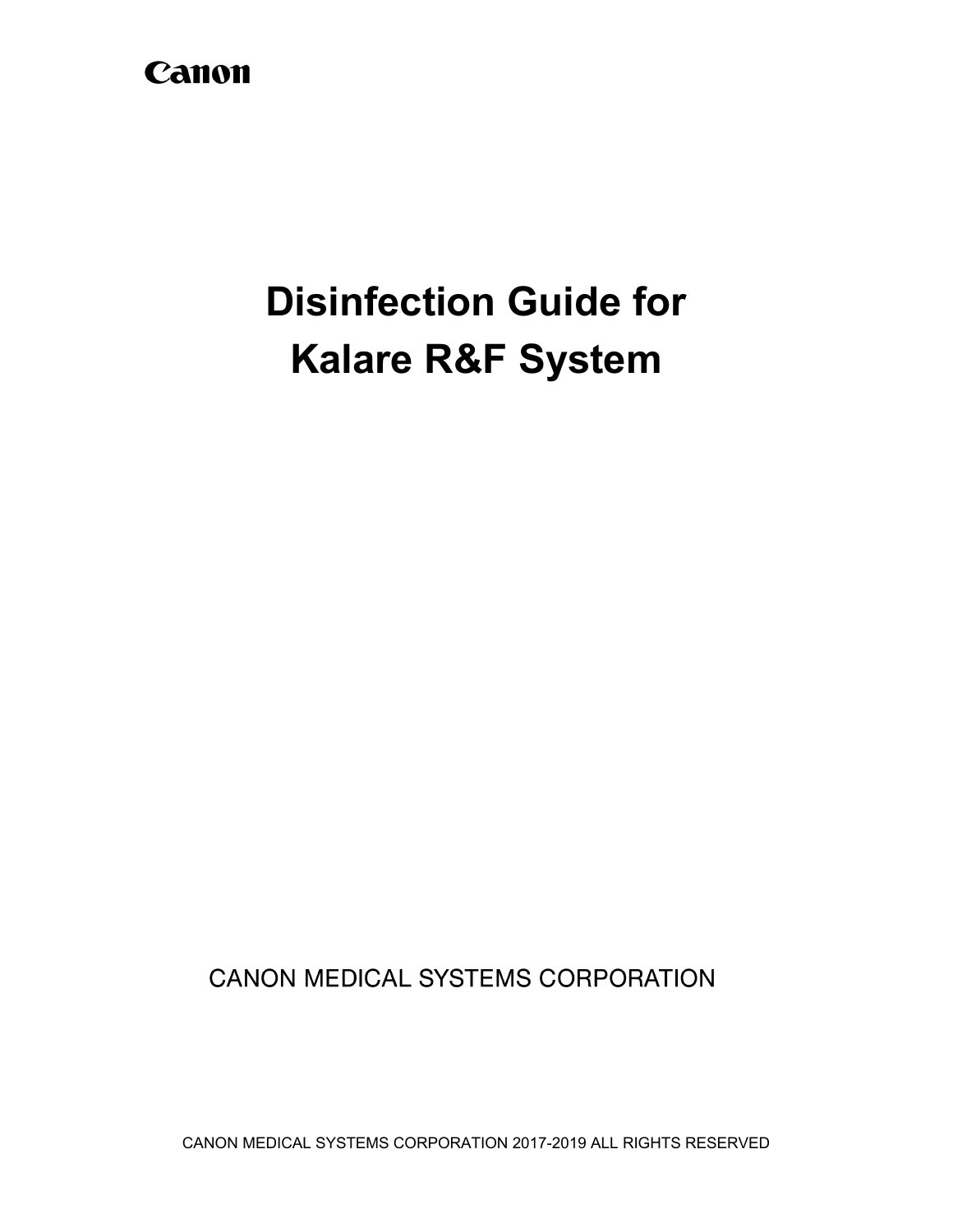#### **12.1 Cleaning**

After operating the system, clean the system, optional unit, and the room.

|  | $\bf \Delta WARMING:$ 1. If disinfection is required due to the presence of blood<br>etc., perform thorough disinfection referring to<br>subsection 10.2 "Disinfection".                                                      |
|--|-------------------------------------------------------------------------------------------------------------------------------------------------------------------------------------------------------------------------------|
|  | 2. Turn OFF the power supply of the system before cleaning.<br>If the power is ON, malfunction or an accident may occur.<br>If liquids such as water or detergent enter the system,<br>there is a danger of electrical shock. |
|  |                                                                                                                                                                                                                               |
|  | $\Delta$ CAUTION: 1. Do not pour or spray liquids such as water or detergent on<br>the system. If liquid enters the system, malfunction or an<br>accident may occur.                                                          |

**2. Do not pour liquids such as water or detergent on the floor. If liquid is spilled on the system or liquid enters the cable pit, malfunction or an accident may occur.**

**CAUTION:** Do not clean the system with organic solvents (such as paint thinner) or abrasive cleansers because they may cause damage or discoloration.

- (1) Cleaning of the system
	- (a) Cleaning of the accessories (handgrips, shoulder rest, footrest, compression band)

If the accessories are soiled with contrast media, wipe it off using a clean damp cloth.

(b) Cleaning of the main body of the system

Wipe off stains with a soft cloth moistened with mild detergent. Dilute mild detergent to the concentration specified by the manufacturer. Moisten a soft cloth with the diluted detergent, and then wring the cloth out firmly so that the detergent does not drip from the cloth. Wipe off stains, then wipe the system again using a dry soft cloth.

(2) Cleaning of the room

Remove dust from the room using a vacuum cleaner. When scrubbing the floor, use a tightly wrung out mop or cloth so that water does not drip.

 $\bf \hat{\triangle}$ CAUTION: If any liquid, such as a chemical or barium, spills on the **X-ray diagnostic table, turn the power OFF as soon as possible and wipe off the liquid. Start using the table only after it becomes dry. If the liquid enters the interior of the table, do not use the system. Call your Toshiba representative for inspection.**

(3) If cleaning is performed by a cleaning agency, ensure that they are aware of the WARNING and CAUTION instructions described in (1) and (2).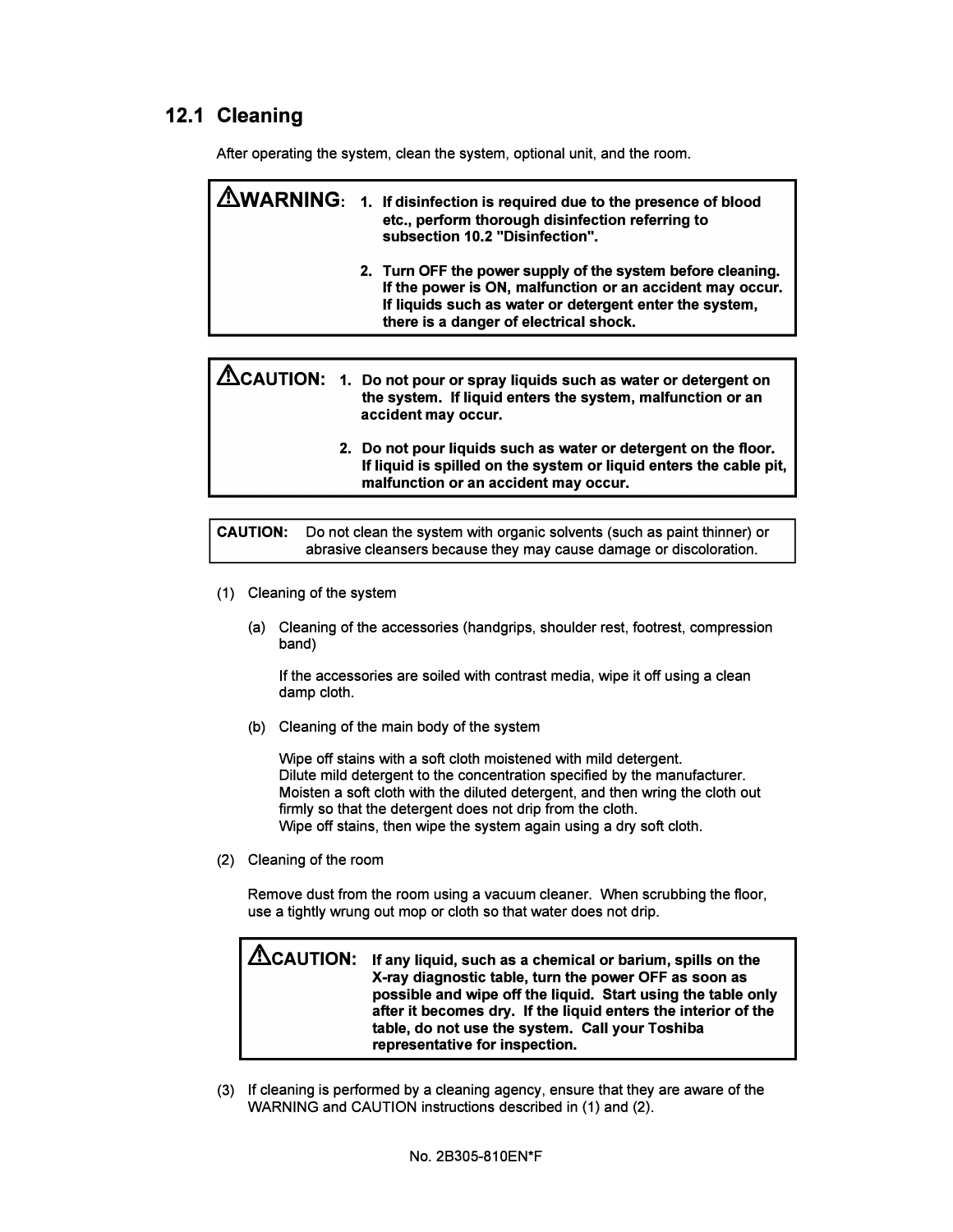### **12.2 Disinfection**

**Perform disinfection of the system, accessories, and options according to the instructions of the hospital's infection control officer.** 

**�DANGER: This system is not explosion-proof. Do not operate the system in an atmosphere containing flammable gases such as anesthetics. Only after the system power is turned OFF, flammable liquids such as methanol can be used. If the flammable liquids were used for disinfection, ventilate the room sufficiently. Otherwise, a fire or an explosion may ensue.** 

|  | MARNING: 1. Do not pour or spray disinfectant on the system.<br>If disinfectant enters the system, malfunction or an<br>accident may occur.                                                                                                                                                                              |
|--|--------------------------------------------------------------------------------------------------------------------------------------------------------------------------------------------------------------------------------------------------------------------------------------------------------------------------|
|  | 2. Be sure to turn OFF the power supply of the system<br>before disinfection. If power is supplied, an accident may<br>occur due to unexpected operation of the system when<br>the operating switches are touched.<br>If flammable gas or liquid enters the system, a fire,<br>explosion, or electrical shock may occur. |

| <b>CAUTION:</b> | Do not use the disinfectants listed below. They will damage the<br>system. The performance and safety of the system cannot be<br>guaranteed if it has been damaged by use of an unsuitable<br>disinfectant. |
|-----------------|-------------------------------------------------------------------------------------------------------------------------------------------------------------------------------------------------------------|
|                 | • Disinfectants that are excessively corrosive to metal or<br>rubber such as chlorine-based disinfectants, or disinfectants<br>which warn against use on metal, plastic, rubber, or coatings.               |
|                 | • Disinfectants that may enter the system such as formalin gas<br>or spray-type agents.                                                                                                                     |
|                 |                                                                                                                                                                                                             |
| <b>CAUTION:</b> | Disinfect the system only when necessary. Performing disinfection many                                                                                                                                      |

**times may result in discoloration or cracking of the surface finish, or rubber or plastic parts may be damaged. If the system appears to be harmed by a disinfectant, immediately stop using that disinfectant. Request repair from your Toshiba representative.**